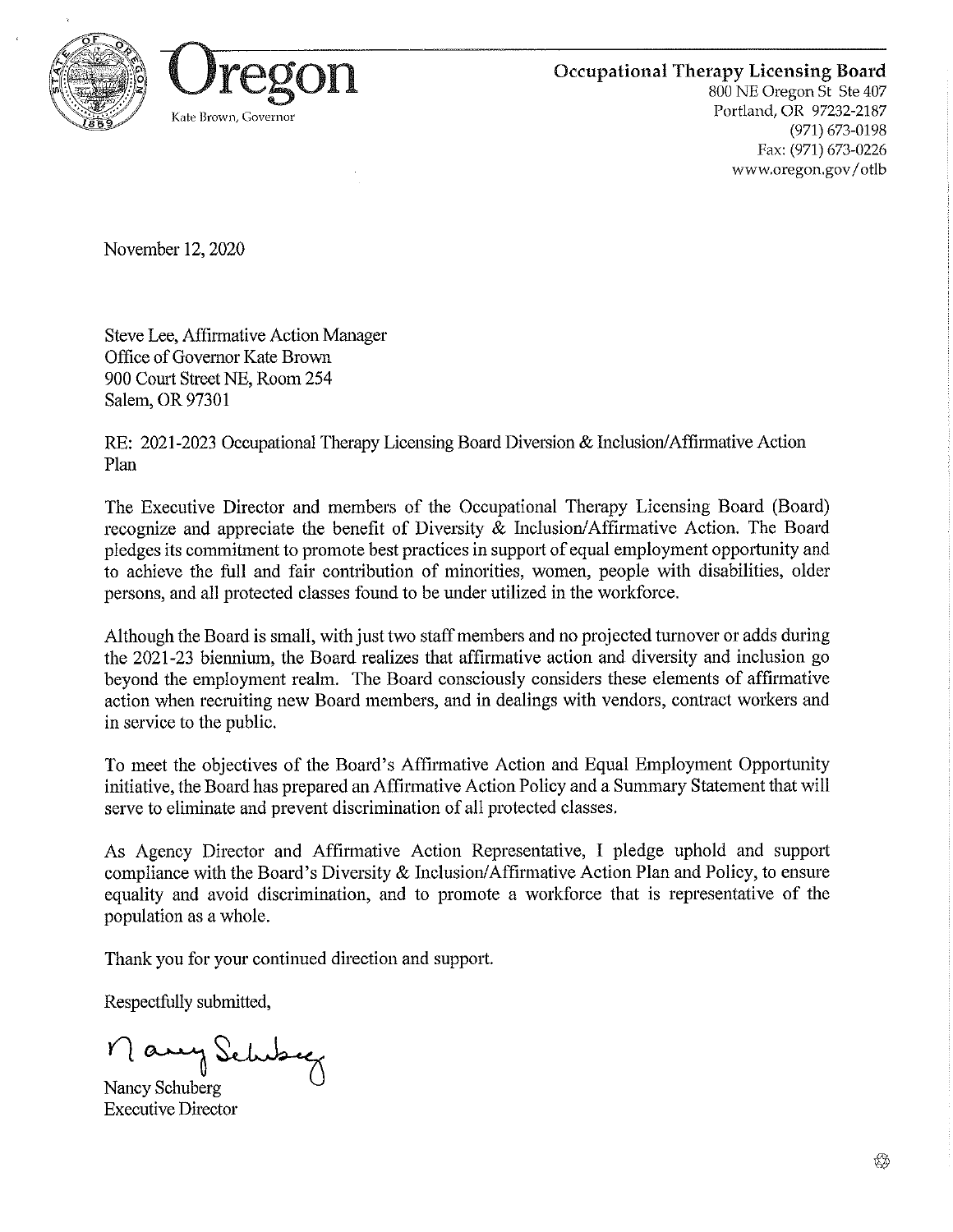# AFFIRMATIVE ACTION PLAN



# Occupational Therapy Licensing Board

Nancy Schuberg, Executive Director 800 NE Oregon St., Suite 407 Portland, OR 97232 971-673-0198

# Diversity & Inclusion/Affirmative Action Plan July 1, 2021 – June 30, 2023

"We hold these truths to be self-evident, that all People\* are created equal, that they are endowed by their Creator with certain unalienable Rights, that among these are Life, Liberty, and the Pursuit of Happiness." -- U.S. Declaration of Independence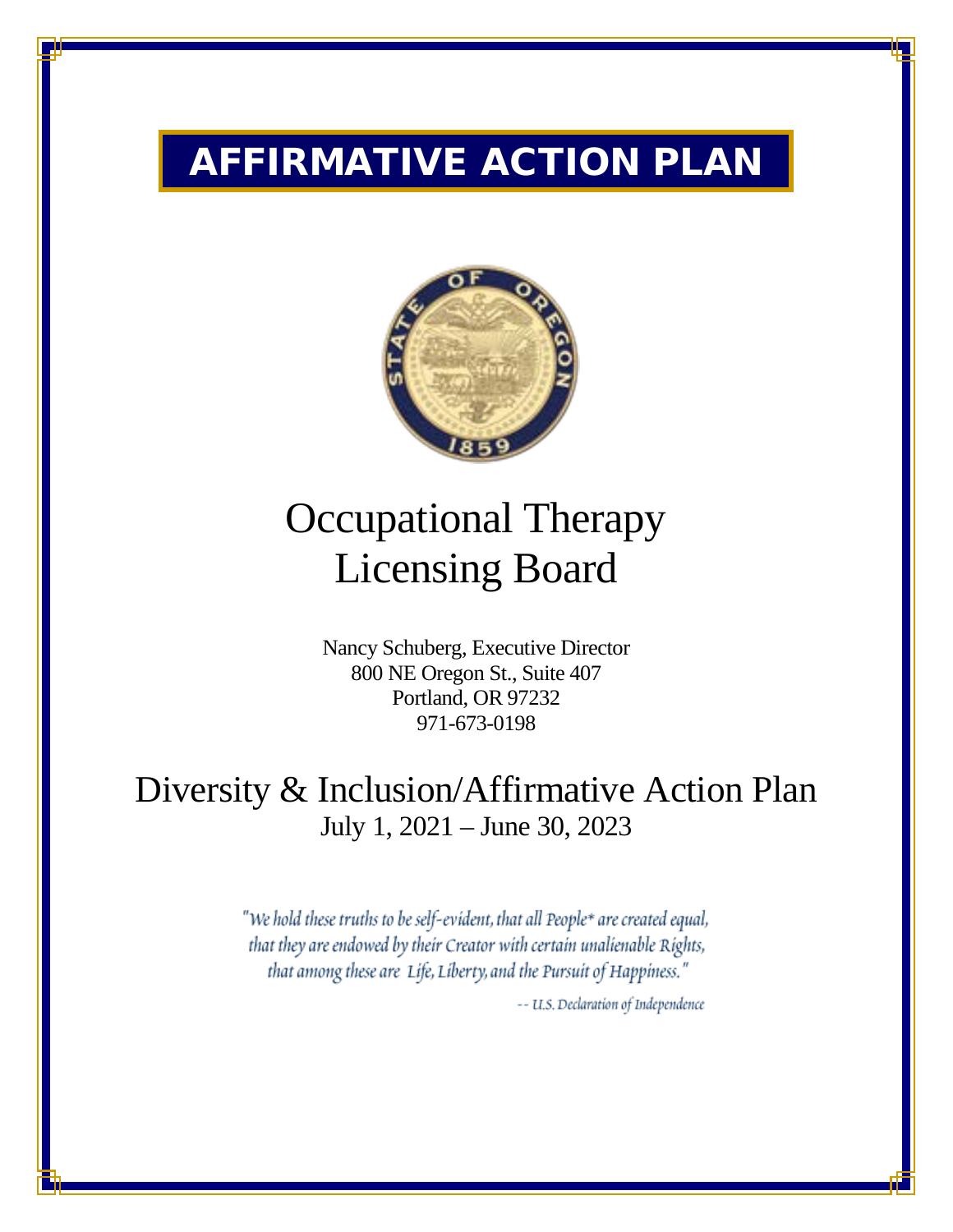### **2021-2023 Affirmative Action Plan**

**Agency Overview**: The Oregon Occupational Therapy Licensing Board, created in 1977, regulates occupational therapy practice to assure that only qualified persons provide occupational therapy services. The Board sets the standards of practice, examines applicants for licensure, and issues licenses to qualified applicants. The Board investigates complaints and takes appropriate disciplinary action when violations are found to have occurred. The Board staff includes a full time Director and half time Administrative Assistant.

**Mission Statement**: To protect the public by supervising Occupational Therapy (OT) practice and to assure safe and ethical delivery of Occupational Therapy services.

#### **Agency Director / Affirmative Action Representative:**

Nancy Schuberg, Executive Director Oregon Occupational Therapy Licensing Board 800 NE Oregon St. Suite 407 Portland, OR 97232 Phone: 971-673-0198 Email: nancy.schuberg@state.or.us

#### **Governor's Policy Advisor**:

Jackie Yerby, Policy Advisor for Behavioral Health and Health Licensing

#### **Organizational Chart**:

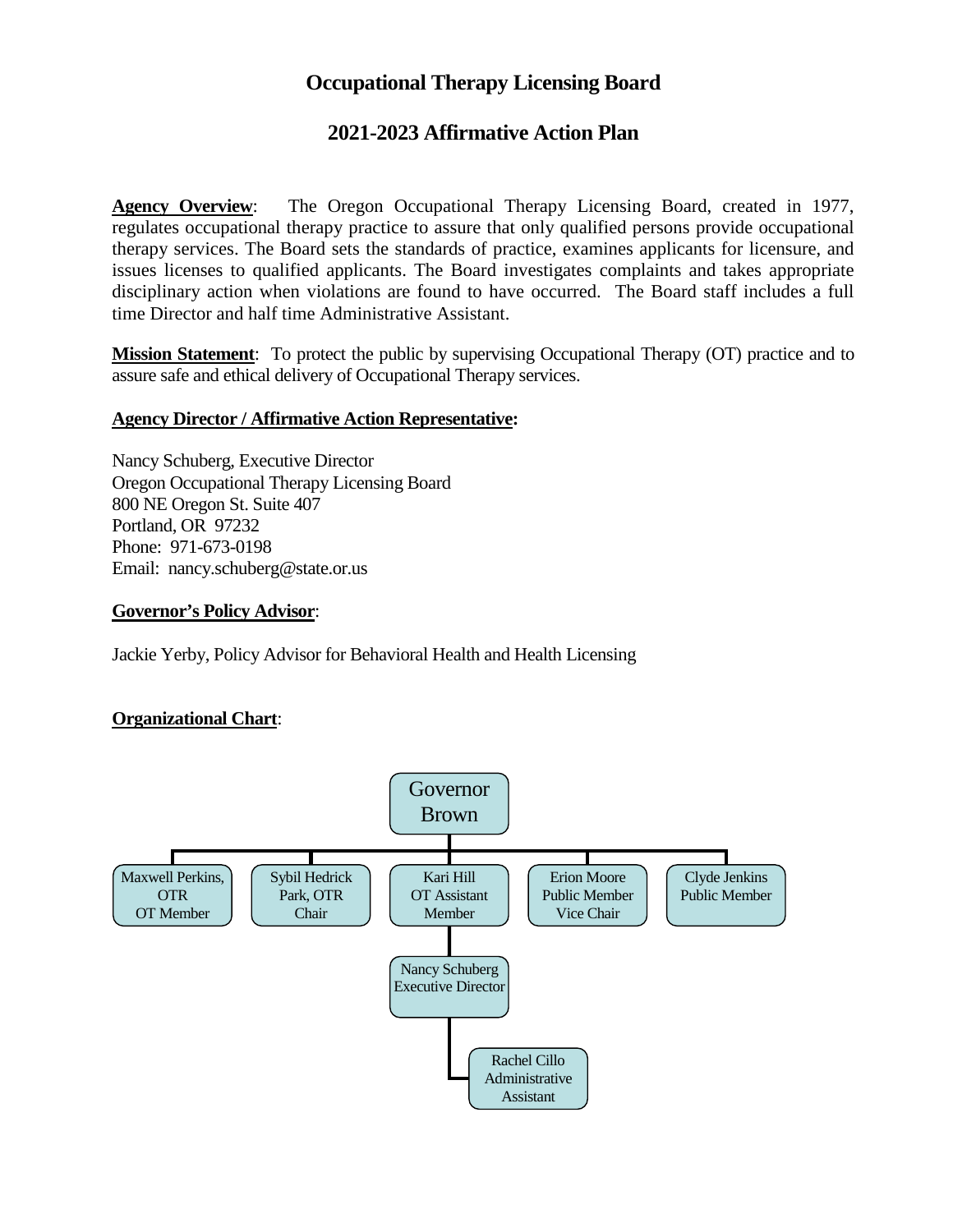### **2021-2023 Affirmative Action Plan**

### **Affirmative Action Statement**

The Occupational Therapy Licensing Board will not tolerate discrimination or harassment on the basis of age, color, marital status, mental or physical disability, national origin, race, religion, sex, sexual orientation, or any reason prohibited by state or federal statute. Nor shall the Board do business with any vendor/provider for the state of Oregon who discriminates or harasses in the above-described manner. All personnel, licensing actions and disciplinary actions of the Board shall be administered according to this policy.

All staff of the Board shall adhere to the Affirmative Action Policy and Plan. It is the duty of employees of the Board to create a job environment atmosphere that is conducive to non-discrimination policies and free of any form of discrimination or harassment. The application of this policy is the individual responsibility of all administrative staff, and each shall be evaluated on his/her performance in achieving this affirmative action policy as well as in other job performance criteria. The Affirmative Action Plan is posted on the Board's website and a hard copy is available at the Board office. Posters detailing state and federal employment laws are on display in the Board office common area.

All employees are advised of the procedure for lodging a discrimination/ harassment complaint, and all employees with concerns of any kind related to affirmative action shall be encouraged to bring them to the attention of the Executive Director or the Board Chair.

It is further the policy of the Board to establish and maintain this program of affirmative action to provide for a method of eliminating any effects of past or present discrimination, intended or unintended, which may be indicated by analysis of present employment patterns, practices, or policies.

#### **Diversity and Inclusion Statement**

The Occupational Therapy Licensing Board is committed to equitable treatment and elimination of discrimination in all its forms. The Board recognizes the rights of all individuals to mutual respect, acceptance of others without biases based on differences of any kind.

The Board values its staff and Board members. Recognizing the uniqueness of everyone and the contribution that each can make, respecting those of different cultures and creating an inclusive work environment where awareness of, and respect for, those of different backgrounds is promoted.

The Board Director spent three and a half years living abroad in China and Thailand and continues to celebrate diversity in her work and personal life through friendships, reading, cultural events, films and contact with people of diverse backgrounds. She pledges to act immediately if made aware of any employee or Board member engaging in any type of harassment.

Board staff and Board members of the Occupational Therapy Licensing Board will be treated with respect and dignity.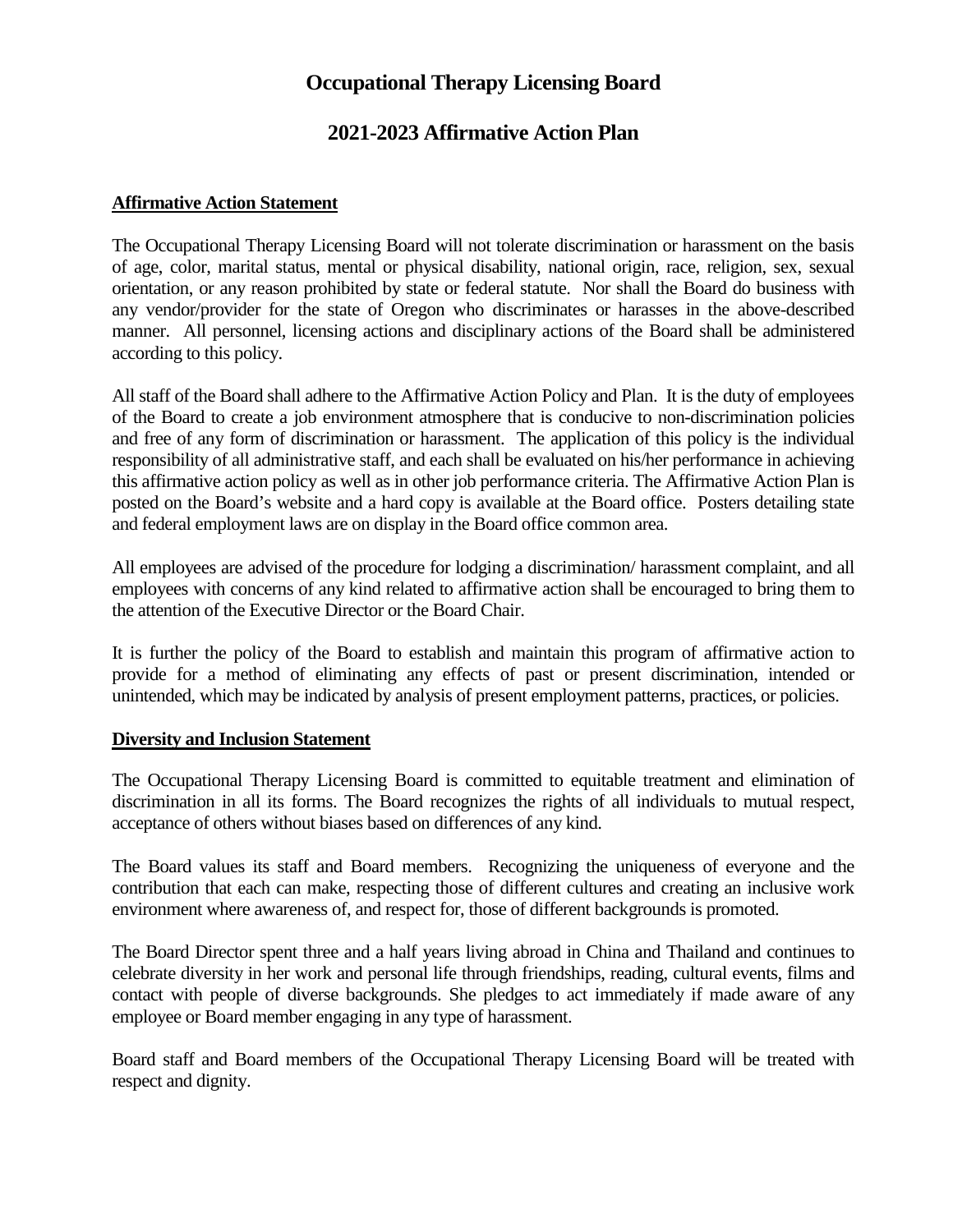### **2021-2023 Affirmative Action Plan**

#### **Progress on 2019-2021 Affirmative Action Goals**

The Board recognizes the value of individual and cultural differences. Being a small Board with just 1.5 FTE and no personnel activity did not lend itself the opportunity to do much in the way of diversity staffing considerations during the 2019-21 plan period.

The OT licensing Board is comprised of five members who are ethnically and demographically diverse. There are two white women, two African American males, and one white male.. The range in age is from 37 to 66. In the 19-21 biennium, the Board replaced one OT female member who reached term limitations. Under the guidance of the Governor's office of Executive Appointments, the Board recruited the newest member from outside the Portland Metro area to increase the geographic diversity of the Board.

Other than turnover, the Board Director continues to create a welcoming environment by fostering an acceptance of people's differences and treating everyone with respect and professionalism whether they are staff or customer.

The Board Director shares information from DEI/AA meetings with staff and the Board. The Board will continue to display the agency commitment to the Affirmative Action Plan by posting the link on their website homepage and displaying a copy in the Board office and make copies available when considering new vendor/contract relationships.

The Board Director forwards notices and emails about cultural activities, webinars and other information that supports diversity and tolerance to licensees, Board members and staff. In 2020, Board staff completed trainings on Diversity in the Workplace, Racial Injustice and attended the DEI Conference.

The Director continues to work with the Oregon Health Authority to collect workforce data on licensee. In 2020, the Board established rules in accordance with HB 2011 (2019) requiring all licensees to complete continuing education on cultural competence during every renewal period.

On a national level, the national OT association, AOTA Federal Affairs team last year worked with members of Congress to introduce the Allied Health Workforce Diversity Act (read here for more info: [https://www.aota.org/Advocacy-Policy/Congressional-Affairs/Legislative-Issues-](https://www.aota.org/Advocacy-Policy/Congressional-Affairs/Legislative-Issues-Update/2019/Workforce-Diversity-Bill-Introduced-In-Senate-103119.aspx)

[Update/2019/Workforce-Diversity-Bill-Introduced-In-Senate-103119.aspx\)](https://www.aota.org/Advocacy-Policy/Congressional-Affairs/Legislative-Issues-Update/2019/Workforce-Diversity-Bill-Introduced-In-Senate-103119.aspx) which would provide grants to increase opportunities for those from under-represented backgrounds in OT, PT, speech therapy and audiology. In the House, it eventually got rolled into a larger bill that passed the House and went to the Senate. At that point the bill lost traction after the pandemic hit and other issues took priority. The AOTA is continuing to push for this legislation.

The AOTA created a Diversity, Equity, and Inclusion Task Force in February of this year. A consultant was hired to work with the AOTA on this project and held a series of listening sessions during the summer. All the feedback from the listening sessions is in the process of being compiled and looked at to determine what are the best next steps to take for the association and for the profession.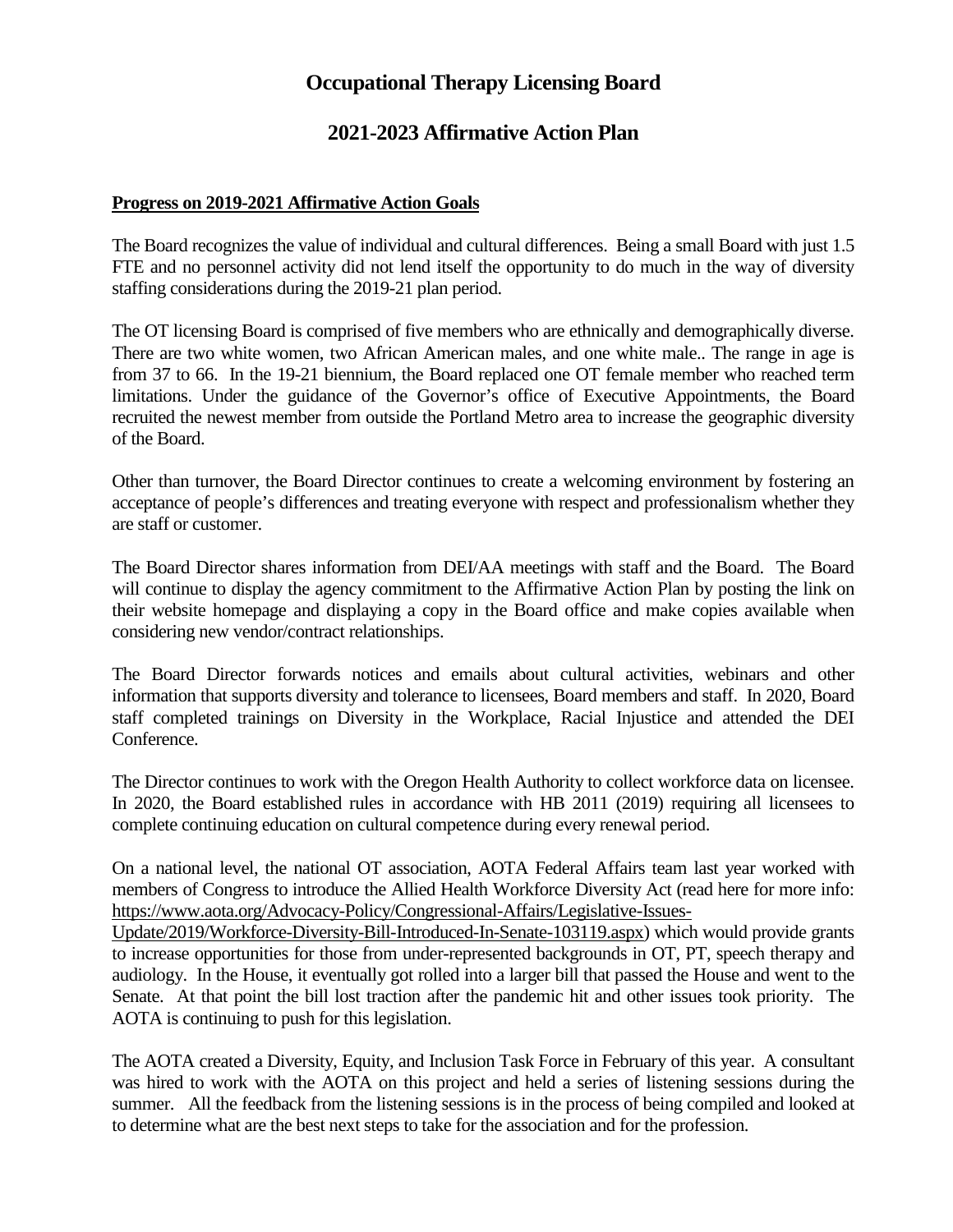### 2021-2023 Affirmative Action Plan

#### DEMOGRAPHIC ANALYSIS

Workforce: Demographics of employees within both job classifications are attached at the end of this document. A parity analysis will be included in the next Affirmative Action Plan (2023-2025).

**Promotions:** There were no promotions (supervisor or non-supervisor) during the 19-21 biennium.

#### 2021-2023 Affirmative Action Goals

Being a small Board with just 1.5 FTE and no personnel activity does not lend itself the opportunity to do much in the way of diversity staffing considerations. However, in the 21-23 plan period the Board will replace one of the OT Board members who will reach term limitations and the Board will look for opportunities to further diversify its profile.

In recruiting the new OT board member, The OTLB will work to increase diversity of the Board membership through efforts to encourage women, disabled persons, veterans and minorities to seek positions on the board. This will be accomplished through notices on the Board website, e-newsletter and through efforts to coordinate with the Governor's office of Executive Appointments to select diverse candidates. Applicants will be informed that the Board values and is committed to workforce diversity and will be provided with the Boards current Affirmative Action plan.

The Boards strategy for retaining its board members and staff includes encouraging a welcoming environment, keeping doors open for questions and answers and treating employees with respect and dignity. Board members and staff will continue to be provided with opportunities to attend affirmative action and diversity-related training courses.

The Board will continue to work with the Oregon Health Authority to collect workforce data collection for licensees and to inform licensees of free and low cost opportunities for cultural competency continuing education.

The Director will act immediately if made aware of any Board employee or board member engaging in any type of harassment.

The Director will be evaluated on compliance with the agency's AA objectives on the annual performance evaluation.

#### MANAGEMENT

#### Leadership Evaluation

Starting in 2021, the criteria for evaluating the Board Director has been expanded to include effectiveness in achieving affirmative action objectives.

The Board will encourage career development by offering opportunities to further educate on diversity issues.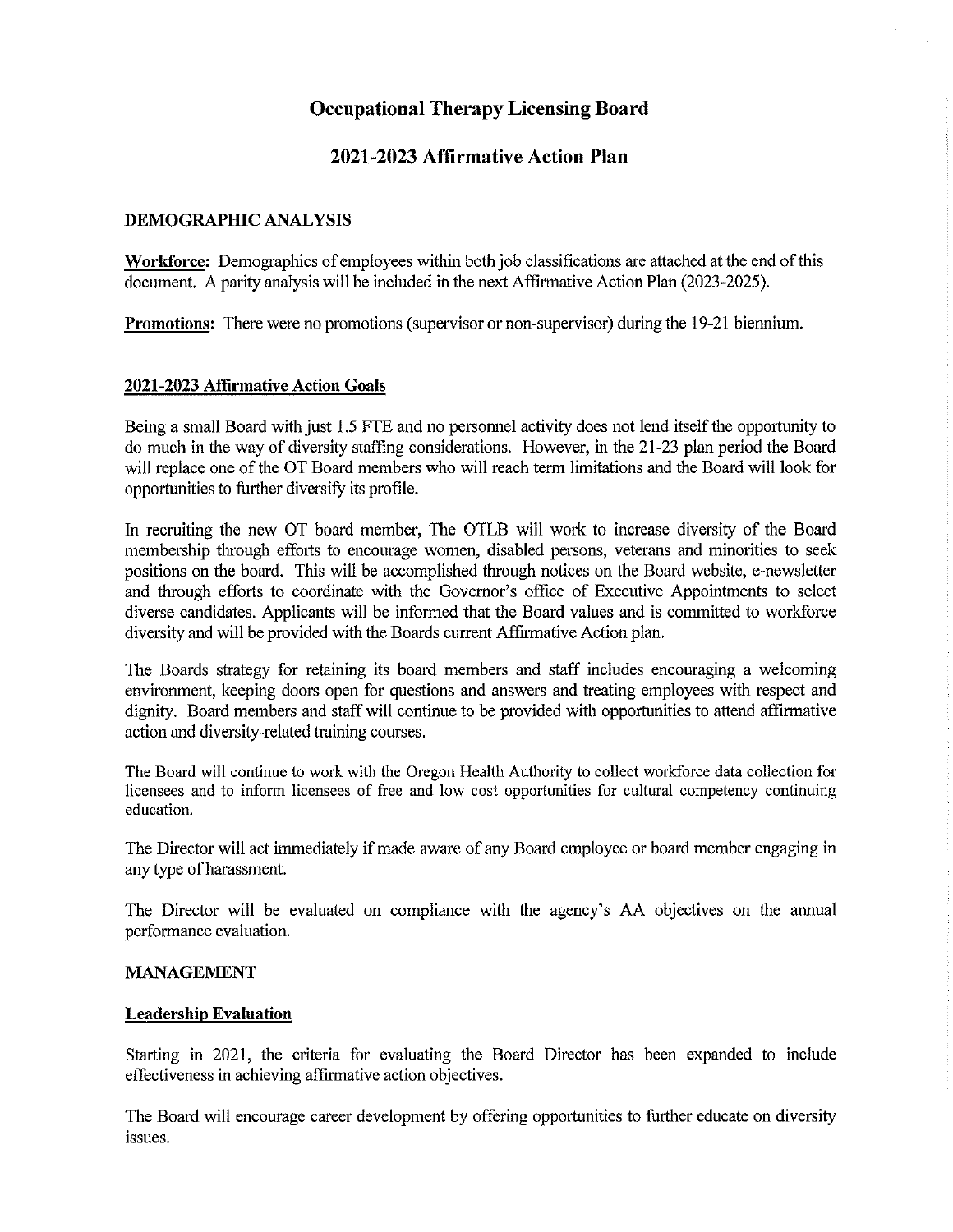

# DEI Dashboard: EEO Job Categories by<br>Race/Ethnicity

Company: Occupational Therapy Licensing Board Include Subordinate Organizations: No

Employee Type: Academic<br>Limited Duration Permanent<br>Seasonal In-Season (Seasonal) Temporary Worker Types: Employee Record Type: Activity<br>Snapshot

Start Date: 06/30/2020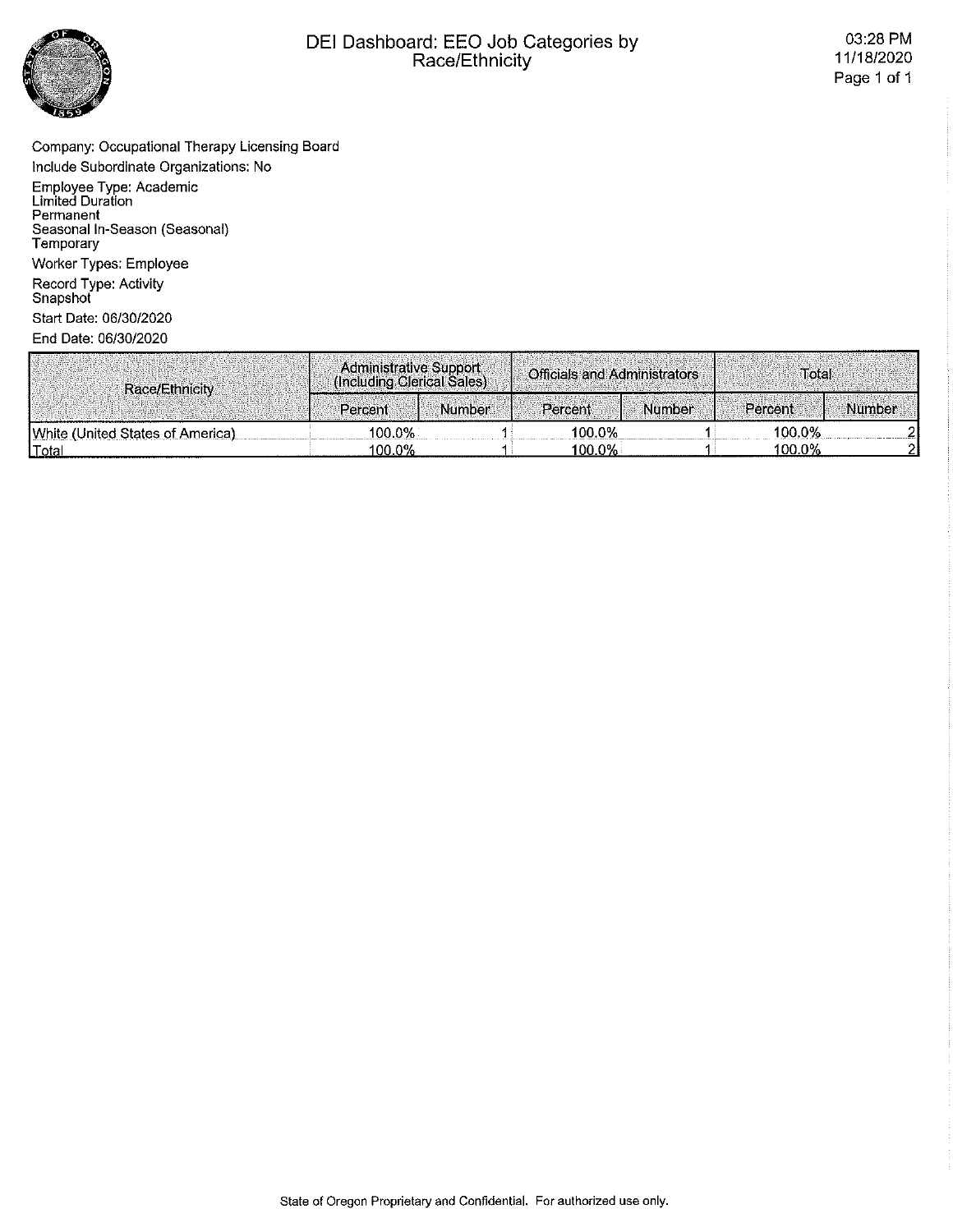

# DEI Dashboard: EEO Job Categories by<br>Gender

Company: Occupational Therapy Licensing Board Include Subordinate Organizations: No

Employee Type: Academic<br>Limited Duration<br>Permanent Seasonal In-Season (Seasonal)<br>Temporary Worker Types: Employee

Record Type: Activity<br>Snapshot Start Date: 06/30/2020

| Gender (Binary Options) | Administrative Support (Including<br><b>Clerical Sales)</b> |        | <b>Officials and Administrators</b> |        | Total     |               |
|-------------------------|-------------------------------------------------------------|--------|-------------------------------------|--------|-----------|---------------|
|                         | Percent                                                     | Number | Percent                             | Number | Percent   | <b>Number</b> |
| <b>IFemale</b>          | 100 ዐ%                                                      |        | 100.0%                              |        | 100.0%    |               |
| Total                   | 100.0%                                                      |        | 100.0%                              |        | $100.0\%$ |               |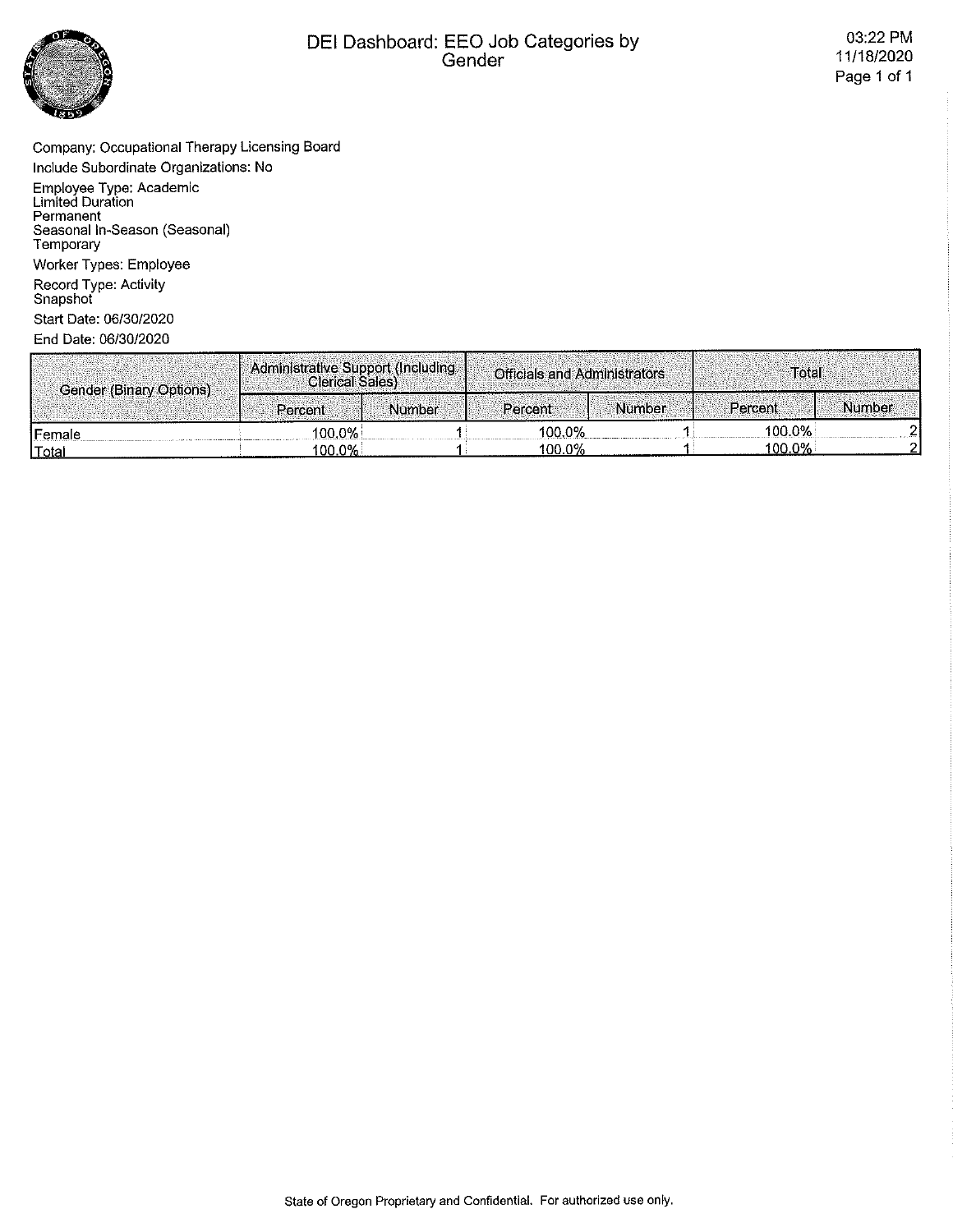

# DEI Dashboard: EEO Job Categories by<br>Disability Reporting

Company: Occupational Therapy Licensing Board Include Subordinate Organizations: No

Employee Type: Academic<br>Limited Duration<br>Permanent Seasonal In-Season (Seasonal)<br>Temporary Worker Types: Employee Record Type: Activity<br>Snapshot

Start Date: 06/30/2020

| <b>Disability Reporting</b> | ' Administrative Support (Including  <br>Clerical Sales) |        | <b>Officials and Administrators</b> |        | Total     |        |
|-----------------------------|----------------------------------------------------------|--------|-------------------------------------|--------|-----------|--------|
|                             | Percent                                                  | Number | Percent                             | Number | Percent   | Number |
| No Reported Disability      | 100.0%                                                   |        | 100.0%                              |        | 100.0%    |        |
| <u>  Total</u>              | 100.0%                                                   |        | 100.0%                              |        | $100.0\%$ |        |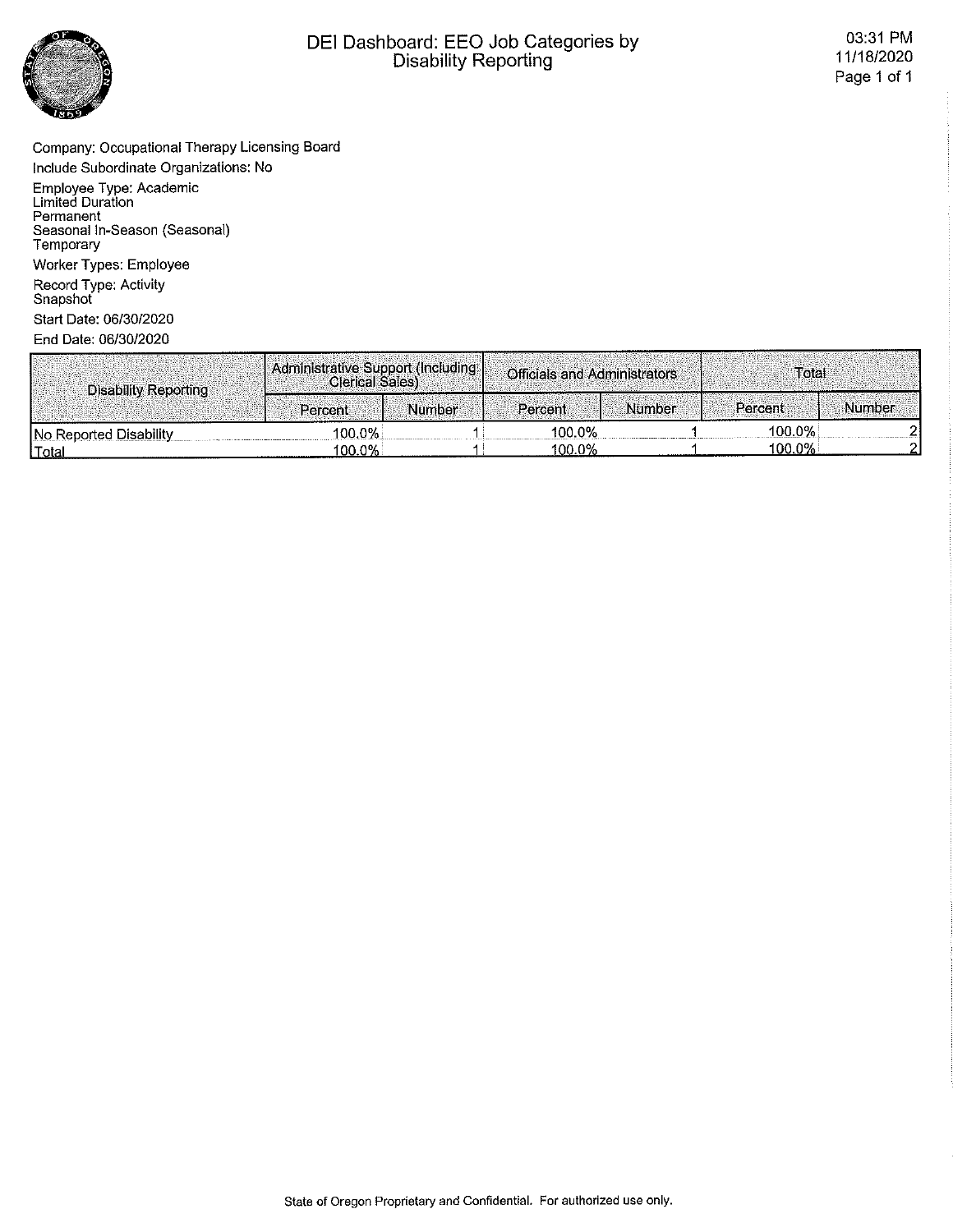

# DEI Dashboard: EEO Job Categories by<br>Veteran Status

Company: Occupational Therapy Licensing Board Include Subordinate Organizations: No

Employee Type: Academic<br>Limited Duration<br>Permanent Seasonal In-Season (Seasonal)<br>Temporary Worker Types: Employee

Record Type: Activity<br>Snapshot Start Date: 06/30/2020

| Veteran Status | Administrative Support (Including<br><b>Clerical Sales)</b> |               | <b>Officials and Administrators</b> |               | Total     |        |
|----------------|-------------------------------------------------------------|---------------|-------------------------------------|---------------|-----------|--------|
|                | Percent                                                     | <b>Number</b> | Percent:                            | <b>Number</b> | Percent   | Number |
| INot a Veteran | 100.0%                                                      |               | 100.0%                              |               | $100.0\%$ |        |
| <u>  Total</u> | $100.0\%$                                                   |               | 100.0%                              |               | $100.0\%$ |        |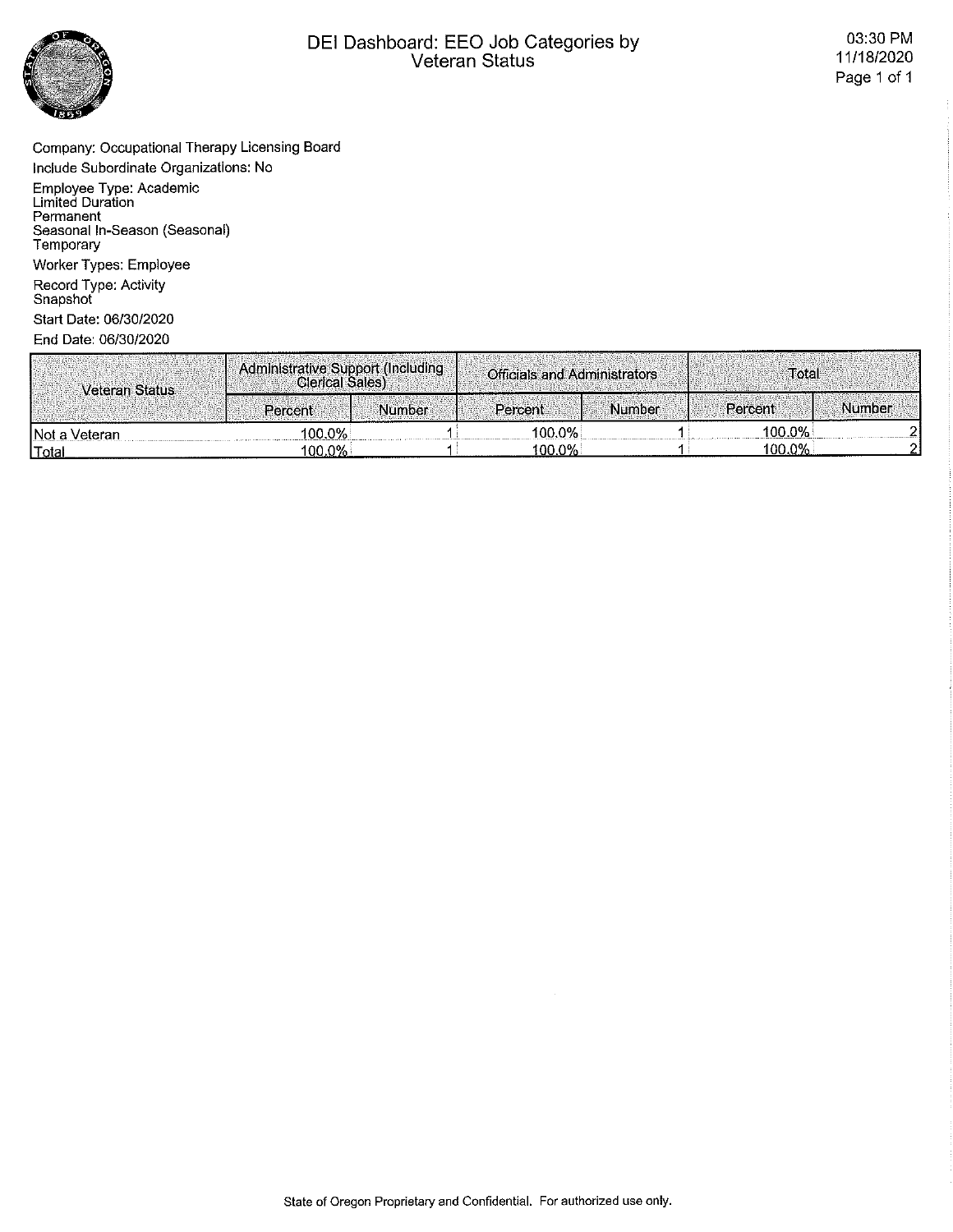

Company - Proposed: Occupational Therapy Licensing Board Include Subordinate Organizations: No Starting Effective Date: 06/30/2020 Ending Effective Date; 06/30/2020 Employee/Contingent Worker Type - Proposed: Academic Limited Duration (Fixed Term) Permanent Seasonal In-Season (Seasonal) (Seasonal) Temporary (Fixed Term)

Race/Ethnicity **ISO'until a Countil and Countil Act of Countil Total** 

State of Oregon Proprietary and Confidential. For authorized use only.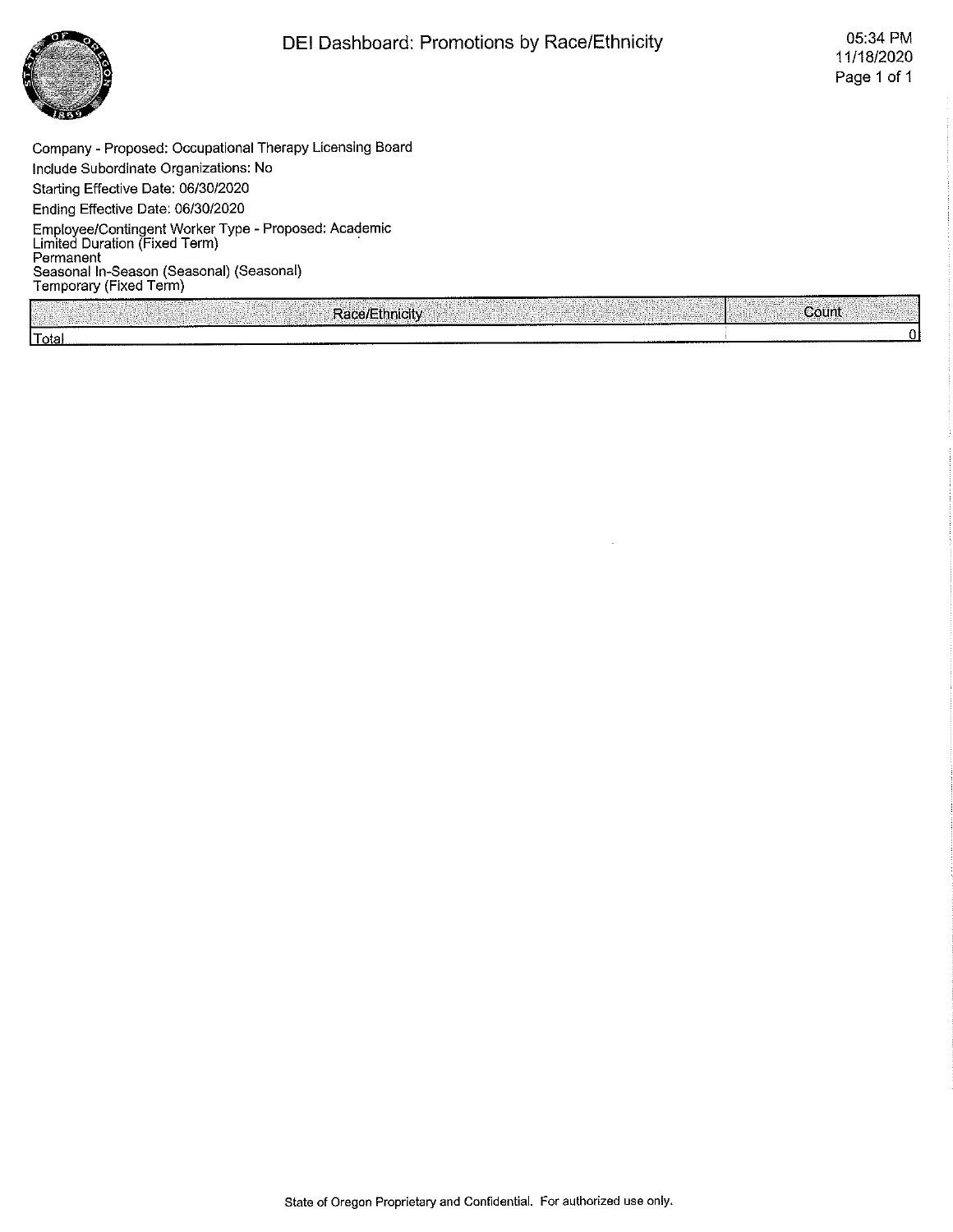# **OT Licensing Board Demographics**

### **Comparison of Board vs. Workforce/Licensees**

#### **Board: 5 Members: 2 OT's, 1 OTA, 2 Public Members**

|                   | Per 2020 Renewal Data |        |        |  |  |
|-------------------|-----------------------|--------|--------|--|--|
| Age               | <b>Board</b>          | OT's   | OTA's  |  |  |
| 34 years or under | 0                     | 27.10% | 32.60% |  |  |
| 35 to 54          | 60%                   | 51.70% | 41.90% |  |  |
| 55 to 64          | 20%                   | 17.70% | 21.40% |  |  |
| 65 years or older | 20%                   | 3.60%  | 4%     |  |  |

| Gender | Board | OT's | OTA's         |
|--------|-------|------|---------------|
| Male   | 60%   |      | 12.60% 10.40% |
| Female | 40%   |      | 87.40% 89.60% |

| Race & Ethnicity                 | <b>Board</b> | OT's   | OTA's  |
|----------------------------------|--------------|--------|--------|
| Hispanic/Latino                  | 0%           | 3.10%  | 4.50%  |
| Black/African American           | 40%          | 0.50%  | 1%     |
| American Indian/Alaska Native    | 0%           | 0.20%  | 0%     |
| Asian                            | 0%           | 5.10%  | 2.80%  |
| Native Hawaiian/Pacific Islander | 0%           | 0.30%  | 0.30%  |
| Other Race                       | 0%           | 0.70%  | 0.70%  |
| Multi Racial                     | 0%           | 2.10%  | 3.10%  |
| White                            | 60%          | 88.10% | 87.50% |
|                                  |              |        |        |

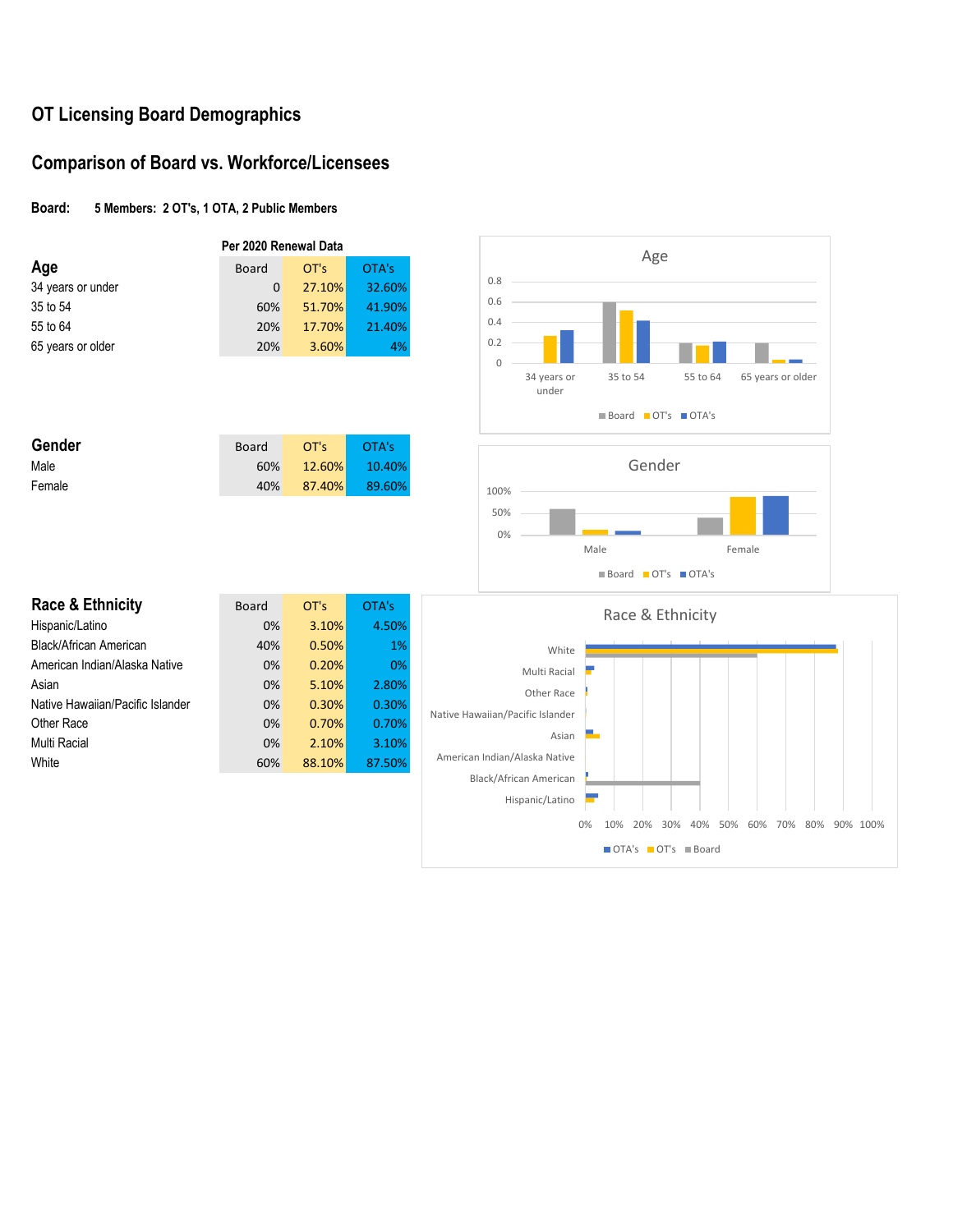# Occupational Therapists (OT)



All subsequent data presented are from OTs who held an active license as of January 2021 and were actively practicing in Oregon at the time of Health Care Workforce Survey completion (n=1,432).

Lower is better Columbia Clatsop  $18,353$ 4.076 **Hood River** Gilliam 2,740 \*Ratio based Aultnomah Sherman Umatilla Wallowa 2,985 9.415 on total esti-Tillamook 11,032 5.671 Union mated direct Clackamas 32.55  $4.208$ 5.665 Wasco patient care 2,809 Lincoln FTE in county **Baker 5.429** 15,272 efferso Linn 17,354 Grant<br> $26.032$  $9,176$ 0-5k 25,259 Lane 4,861 5k-10k Malheur Hamey 10k-15k 14,775 Coos **Douglas** Lake 9,155  $6.912$ 3.590 15k-20k >20k Klamath Curry<br>9,325 Jackson 5,826 7.653 3.496 No providers

WORKFORCE DEMOGRAPHICS



#### RACE & ETHNICITY WORKFORCE VS POPULATION\* Hispanic/Latino  $\blacksquare$  3.1% Black/African American 0.5% American Indian/Alaska Native 0.2% Asian 5.1% White Native Hawaiian/Pacific Islander Л 0.3% 88.1% Other Race  $\Box$  0.7% 70% 80% 90%  $2.1\%$ <br>2.1%<br>0% 5% 10% Multi-racial 2.1%

\* Licensees who did not report race and ethnicity data are excluded from this chart (9.6% of workforce). Racial categories exclude Hispanic.